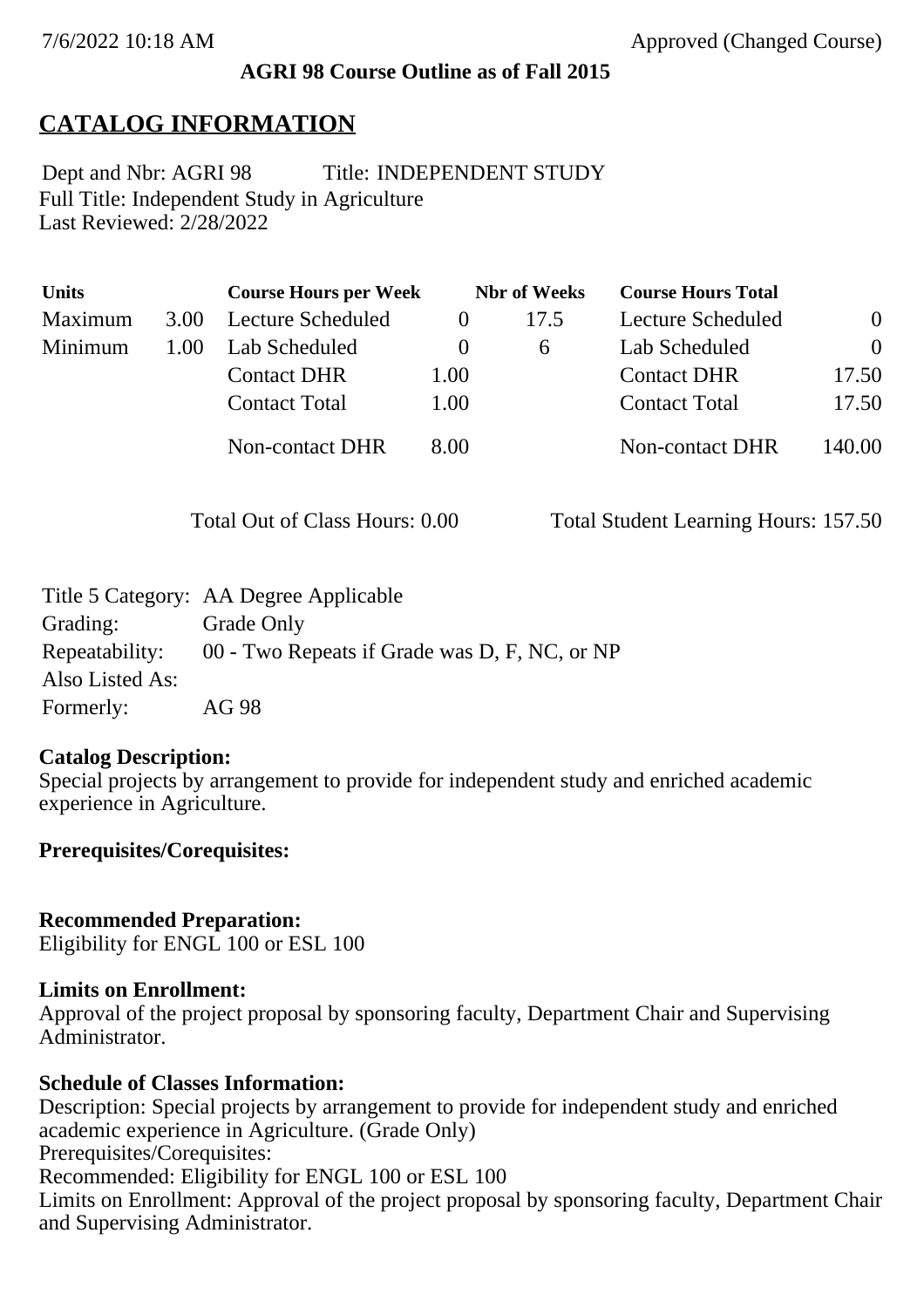# **ARTICULATION, MAJOR, and CERTIFICATION INFORMATION:**

| <b>AS Degree:</b><br><b>CSU GE:</b> | Area<br><b>Transfer Area</b> |            |                  | Effective:<br>Effective: | Inactive:<br>Inactive: |
|-------------------------------------|------------------------------|------------|------------------|--------------------------|------------------------|
| <b>IGETC:</b>                       | <b>Transfer Area</b>         |            |                  | Effective:               | Inactive:              |
| <b>CSU Transfer: Transferable</b>   |                              | Effective: | <b>Fall 1981</b> | Inactive:                |                        |
| <b>UC</b> Transfer:                 |                              | Effective: |                  | Inactive:                |                        |

# **CID:**

# **Certificate/Major Applicable:**

[Both Certificate and Major Applicable](SR_ClassCheck.aspx?CourseKey=AGRI98)

# **COURSE CONTENT**

### **Student Learning Outcomes:**

Upon completion of the course, students will be able to:

1. Demonstrate expanded knowledge of the special studies topic orally, in writing or via a research or other project.

# **Objectives:**

1. Analyze orally or in writing, the topic of the independent study, citing specific evidence from within the discipline of Agriculture (Sustainable Agriculture, Environmental Horticulture, Wine Studies, Viticulture or Agriculture Business) and placing major trends within a cultural context. 2. Identify the relative significance of the topic or project to Agriculture.

3. Discuss resources (online, bibliographic) relative to their area of study.

4. Achieve the outcomes and objectives outlined in the special studies application.

# **Topics and Scope:**

1. Content will vary with the student, but generally will capitalize on student's special interests and abilities.

2. In no case will a student be allowed to undertake a topic that duplicates another regular offering.

3. Topics related to Agriculture may include: sustainable agriculture, agriculture business, environmental horticulture, wine studies, viticulture.

# **Assignment:**

Assignments vary depending upon the nature of individual student projects, but will typically fall into one of these categories:

- 1. A written research report
- 2. A directed project with a written report
- 3. A presentation and written report
- 4. A skill demonstration and written report